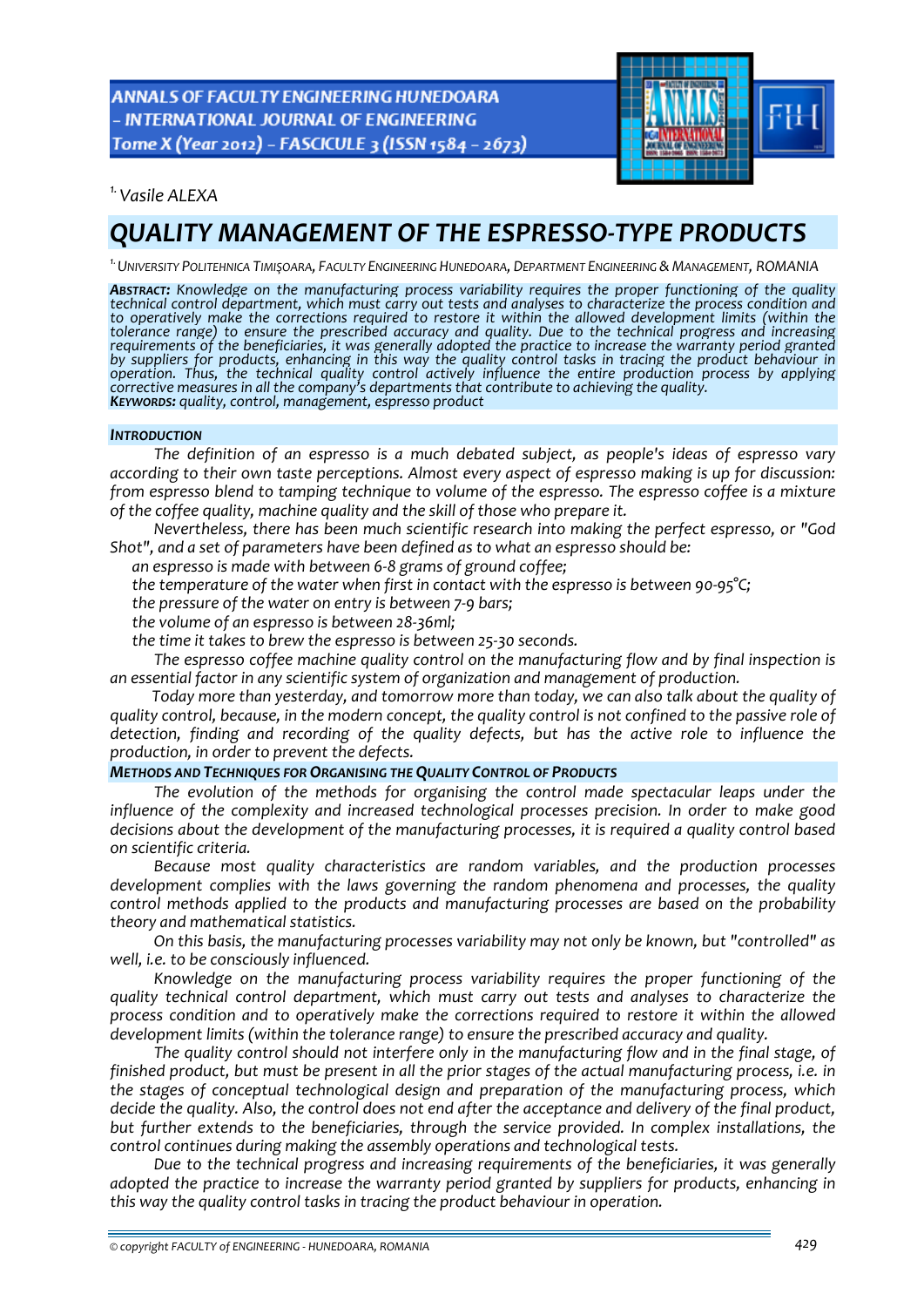*The feedback provided by the quality control indicates the deviations from the prescribed quality that may occur, and establishes the corrections to be made. By finding the "errors" (deviations) in due time, the adjustment command is introduced in the manufacturing process to quickly correct and prevent the deviations.* 

*Thus, the technical quality control actively influence the entire production process by applying corrective measures in all the company's departments that contribute to achieving the quality.* 

*The existence of a well‐organized quality control system, provided with highly qualified staff and modern equipment, does not exempt the design and execution factors from the liability to ensure high quality products. The control creates the required conditions for gathering all the forces to accomplish the tasks. The quality control plays a major role in preventing the rejections and complaints which, besides prejudicing the prestige of the factory – the "trademark" – and reducing the portfolio of orders (thus jeopardizing the production expansion and factory development), lead to increased production costs (caused by the rejections, corrective measures, bonuses, etc.). The quality of the quality control is determined by:*

 *accurate knowledge of the control technology, i.e. who, what, how, how much and with what device to be measured;*

 *endowment of the manufacturing flow and final inspection with measurement and control devices with the precision indicated in the technical documentations of the products;*

*use of modern control methods;*

*training of the quality controllers, their intransigence and objectivity;*

*system of material incentives and liabilities;*

*authority delegated by the company's managements to the quality control department.*

*After monitoring the observance of the manufacturing process, we reached the following conclusions:*

- *a) the technological process is adequate, the production goes well and the prescribed quality is achieved;*
- *b) the technological process shows a variability, but by applying certain corrections, it can be restored to the normal operation;*
- *c) the technological process shows a pronounced variability that by corrections it cannot be restored to the normal operation. It is necessary to interrupt the manufacturing process for making structural interventions, to avoid discarding products;*

*The final check is performed to compare the characteristics and performance of the finished* product with the referential which led to its realization and making the decision on its acceptance.

*The final check may encounter three different situations:*

*the product is accepted and will be directed to the depot / warehouse of finished products;*

 *the product is not accepted, but can be remedied, situation where some phases of the technological process are repeated to eliminate the arisen nonconformities;*

 *the product is rejected and will be directed to the storage of rejects, taking care to avoid the possibility of its accidental or deliberate reintroduction in the manufacturing flow.*

*Obviously, the flow control is more important than the final control, because it allows the timely detection of the manufacturing disorders and, as a consequence, the exceeding of the tolerance limits. However, the interphase control allows the removal of the rejects or further remedial operations and, therefore, it has a first‐order economic importance.*

*The logical process to develop the control technology starting from the input data is shown in figure 1, and has the following components:*





*Fig 1: The logical process to develop the control technology*

- *a) The input data, consisting of all the information contained in the specifications, execution drawings and processing technology, presented as plan operations, technological route or any other document showing how to make the product;*
- *b) The control performance algorithm – the logical sequence of input data processing, which is reflected through the response to some inquiries (questions) which are in the same time the basic principles (conditions) that the control technology must finally fulfil.*
- *c) The output data are specified in the control technology, the graphical presentation being determined according to the product and practice adopted by the manufacturer.*

## *THE COFFEE ESPRESSO PRODUCT – ITS QUALITY MANAGEMENT*

*The coffee espresso machine is characterized by the following parameters, presented in Table 1.*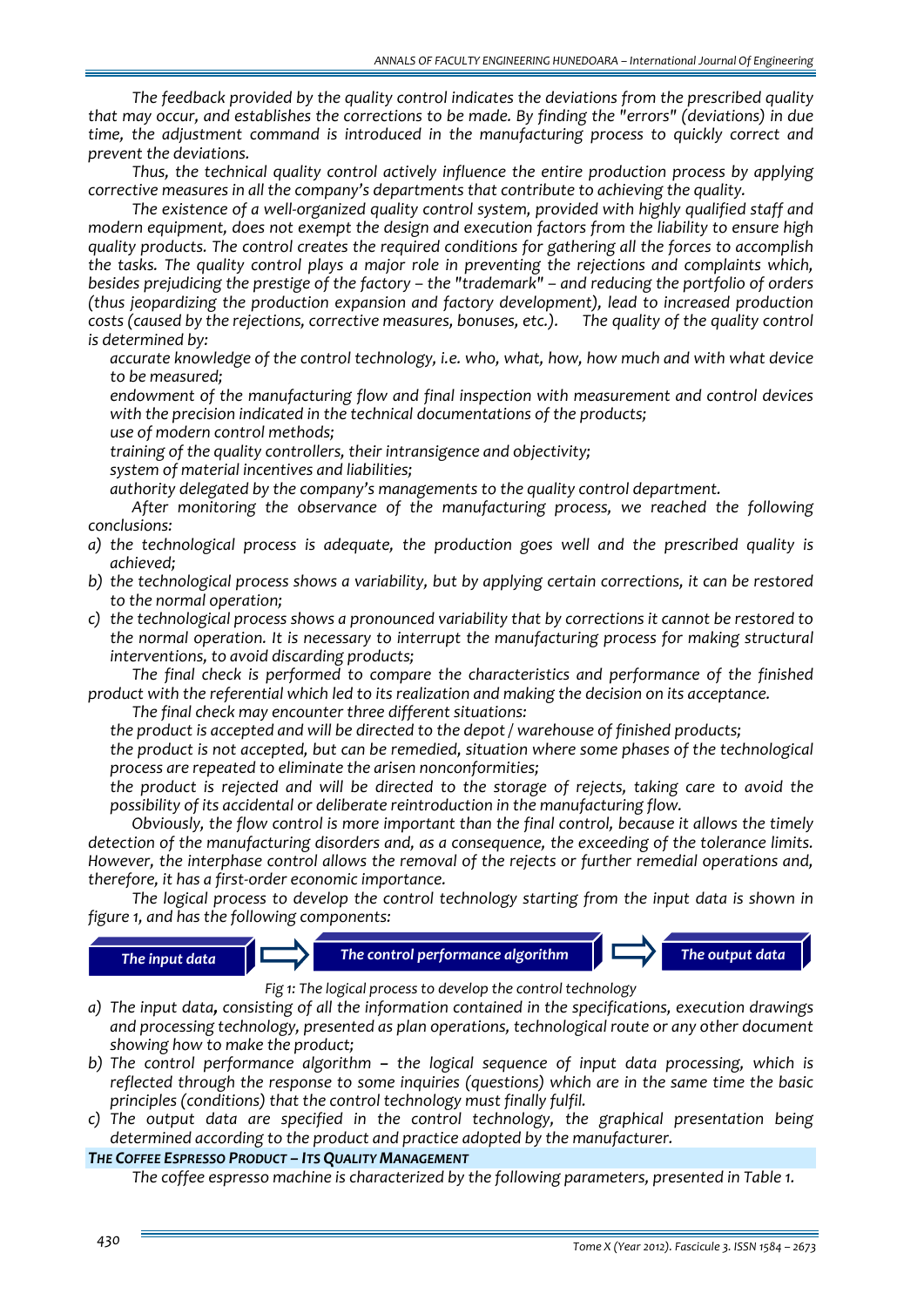*Table 1. The following parameters of the coffee espresso machine*

| <b>USDI USSU HIMUHIIII</b> U       |                            |                  |  |  |  |  |  |  |  |  |  |
|------------------------------------|----------------------------|------------------|--|--|--|--|--|--|--|--|--|
| Characteristics                    | The unit of<br>measurement | Nominal<br>value |  |  |  |  |  |  |  |  |  |
|                                    |                            |                  |  |  |  |  |  |  |  |  |  |
| Electric supply                    |                            | 220 V, 50 Hz     |  |  |  |  |  |  |  |  |  |
| The class of the<br>contained uses |                            |                  |  |  |  |  |  |  |  |  |  |
| The absorbed power                 | ١٨                         | 1500             |  |  |  |  |  |  |  |  |  |
| The power absorbed<br>by pump      |                            | 25               |  |  |  |  |  |  |  |  |  |
| Warming-up time                    |                            | 70               |  |  |  |  |  |  |  |  |  |
|                                    |                            |                  |  |  |  |  |  |  |  |  |  |



Figure 2. The coffee espresso type. 1 - water tank 1,7 l; 2 - brew mechanism; 3 - adjustable cup holder; 4 - removable *drip‐tray; 5 ‐ start‐stop button; 6 ‐ led indicator removable drip‐tray; 5 ‐ start‐stop button; 6 ‐ led indicator*



*Figure 3. The hydraulic circuit of coffee espresso*

*Defects of the coffee espresso machine: a) Clogged turbine*

*Table 2. Defect, clogged turbine*

|             | ັ                                                                                     |
|-------------|---------------------------------------------------------------------------------------|
| Cause       | Miscellaneous residues from the water tank<br>reach and clog the turbine.             |
| Repair      | Dismantle the machine and replace the<br>turbine. This operation lasts 10-15 minutes. |
| Remediation | Fit a filter in the water tank to retain the<br>residues existing in water.           |

*Figure 4. Turbine of the coffee espresso*

|                    | Table 3. The monthly rate of defects |              |              |              |              |             |              |              |              |               |              |              |              |        |
|--------------------|--------------------------------------|--------------|--------------|--------------|--------------|-------------|--------------|--------------|--------------|---------------|--------------|--------------|--------------|--------|
| turbine<br>clogged | Month                                | Jan.<br>2011 | Feb.<br>2011 | Mar.<br>2011 | Apr.<br>2011 | May<br>2011 | Jun.<br>2011 | Jul.<br>2011 | Aug.<br>2011 | Sept.<br>2011 | Oct.<br>2011 | Nov.<br>2011 | Dec.<br>2011 | Total  |
|                    | Quantity<br>produced                 | 6372         | 16745        | 21074        | 7003         | 15847       | 15626        | 11400        | 7074         | 13985         | 14474        | 15729        | 7972         | 153301 |
|                    | Quantity<br>controlled               | 128          | 277          | 484          | 159          | 408         | 300          | 217          | 222          | 517           | 547          | 474          | 329          | 4062   |
|                    | % controlled                         | 2.01         | 1.65         | 2.30         | 2.27         | 2.57        | 1.92         | 1.90         | 3.14         | 3.70          | 3.78         | 3.01         | 4.13         | 2.65   |
| Defect:            | Nr. of defects<br>tound              |              | o            | 13           |              |             | 15           |              | q            | 12            | 22           | 27           | 10           | 129    |
|                    | % defects $=$<br>CPPM                | 1.56         | 0.00         | 2.69         | 4.40         | 1.23        | 5.00         | 3.23         | 4.05         | 2.32          | 4.02         | 5.70         | 3.04         | 3.18   |

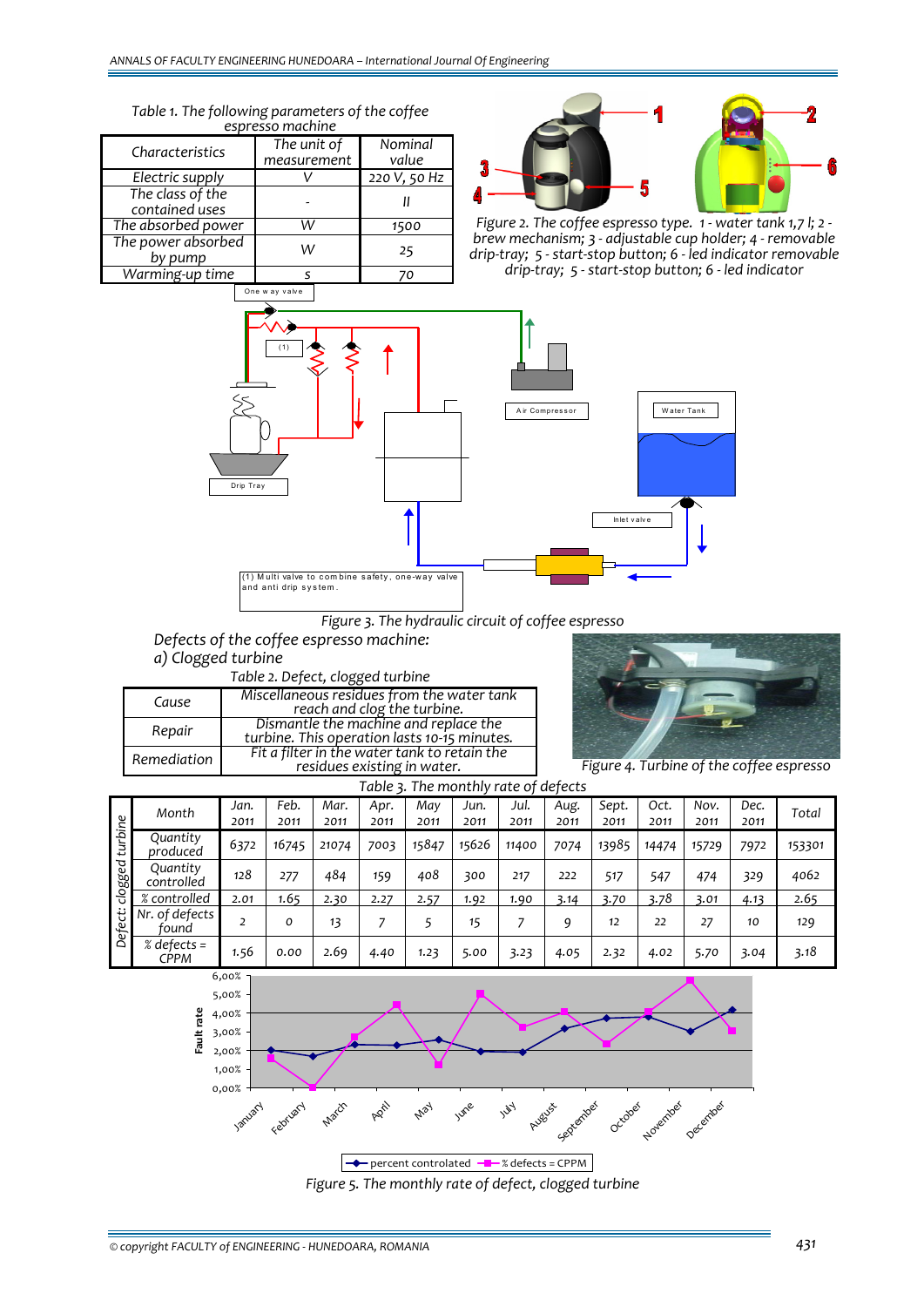## *b) Boiler steam leaks between the bodies*

| Table 4. Defect, boiler steam leaks between the bodies |                                                                                                                                                            |  |  |  |  |  |  |  |  |
|--------------------------------------------------------|------------------------------------------------------------------------------------------------------------------------------------------------------------|--|--|--|--|--|--|--|--|
| Cause                                                  | Improper gasket. The gaskets are supplied in<br>bags of 10,000-20,000 pieces and become<br>deformed.                                                       |  |  |  |  |  |  |  |  |
| Repair                                                 | Dismantle the boiler and replace the gasket.<br>This operation lasts about 10-15 minutes.                                                                  |  |  |  |  |  |  |  |  |
|                                                        | Before fitting the gaskets, place them under a<br>Remediation heat source of about 40-50°C, which makes<br>the rubber seal to return to its original form. |  |  |  |  |  |  |  |  |



*Figure 6. Boiler steam*

|                                          | Table 5. The monthly rate of defects |              |              |              |              |             |              |              |              |               |              |              |              |        |
|------------------------------------------|--------------------------------------|--------------|--------------|--------------|--------------|-------------|--------------|--------------|--------------|---------------|--------------|--------------|--------------|--------|
| leaks<br>dies<br>Ŏ,<br>steam<br>the<br>Z | Month                                | Jan.<br>2011 | Feb.<br>2011 | Mar.<br>2011 | Apr.<br>2011 | May<br>2011 | Jun.<br>2011 | Jul.<br>2011 | Aug.<br>2011 | Sept.<br>2011 | Oct.<br>2011 | Nov.<br>2011 | Dec.<br>2011 | Total  |
|                                          | Quantity<br>produced                 | 6372         | 16745        | 21074        | 7003         | 15847       | 15626        | 11400        | 7074         | 13985         | 14474        | 15729        | 7972         | 153301 |
|                                          | Quantity<br>controlled               | 128          | 277          | 484          | 159          | 408         | 300          | 217          | 222          | 517           | 547          | 474          | 329          | 4062   |
| iler<br>o<br>O<br>Ξ                      | % controlled                         | 2.01         | 1.65         | 2.30         | 2.27         | 2.57        | 1.92         | 1.90         | 3.14         | 3.70          | 3.78         | 3.01         | 4.13         | 2.65   |
| Ŏ<br>ଟ୍ର<br>Defect:<br>betw              | Nr. of defects<br>tound              |              |              | 12           | 6            |             | 17           |              | 8            | 12            | 20           | 21           | 9            | 125    |
|                                          | $%$ defects =<br>CPPM                | 3.91         | 1.08         | 2.48         | 3.77         | 1.23        | 5.67         | 3.23         | 3.60         | 2.32          | 3.66         | 4.43         | 2.74         | 3.08   |



*Figure 7. The monthly rate of defect, boiler steam leaks between the bodies*

*c) Water heater thermostat burned Table 6. Defect, water heater thermostat burned*

|             | Table 6. Defect, water heater thermostat burned                                                                                                                                 |
|-------------|---------------------------------------------------------------------------------------------------------------------------------------------------------------------------------|
| Cause       | Too little paste on the temperature<br>probe located on the boiler steam.                                                                                                       |
| Repair      | Replace the burned thermostats,<br>unscrew the probe temperature, place<br>thermal paste on the probe and put<br>the latter in place. This operation lasts<br>about 10 minutes. |
| Remediation | Install on the boiler production line a<br>thermal paste dosing equipment.                                                                                                      |



*Figure 8. Defect: water heater thermostat burned*

|                                  | Table 7. The monthly rate of defects |              |              |              |              |             |              |              |              |               |              |              |              |        |
|----------------------------------|--------------------------------------|--------------|--------------|--------------|--------------|-------------|--------------|--------------|--------------|---------------|--------------|--------------|--------------|--------|
| burned<br>heater<br>water<br>tat | Month                                | Jan.<br>2011 | Feb.<br>2011 | Mar.<br>2011 | Apr.<br>2011 | May<br>2011 | Jun.<br>2011 | Jul.<br>2011 | Aug.<br>2011 | Sept.<br>2011 | Oct.<br>2011 | Nov.<br>2011 | Dec.<br>2011 | Total  |
|                                  | Quantity<br>produced                 | 6372         | 16745        | 21074        | 7003         | 15847       | 15626        | 11400        | 7074         | 13985         | 14474        | 15729        | 7972         | 153301 |
|                                  | Quantity<br>controlled               | 128          | 277          | 484          | 159          | 408         | 300          | 217          | 222          | 517           | 547          | 474          | 329          | 4062   |
| Üη                               | % controlled                         | 2.01         | 1.65         | 2.30         | 2.27         | 2.57        | 1.92         | 1.90         | 3.14         | 3.70          | 3.78         | 3.01         | 4.13         | 2.65   |
| thermos<br>Defect:               | Nr. of defects<br>tound              |              |              |              | 4            | 5           | 10           | 7            |              | 10            | 15           | 17           | 9            | 95     |
|                                  | % defects =<br>CPPM                  | 0.78         | 1.81         | 1.45         | 2.52         | 1.23        | 3.33         | 3.23         | 2.25         | 1.93          | 2.74         | 3.59         | 2.74         | 2.34   |